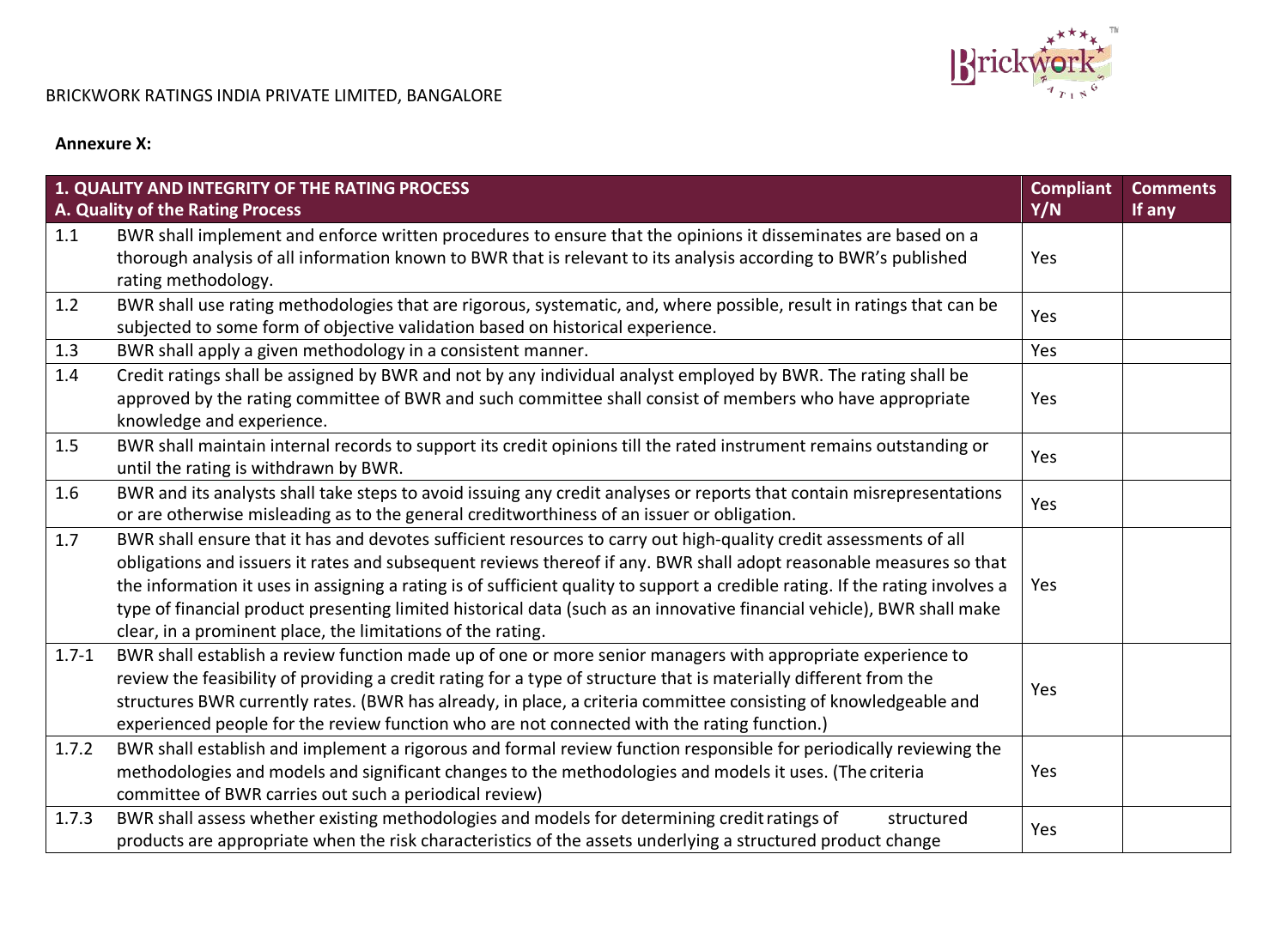

| materially. In cases where the complexity or structure of a new type of structured product or the lack of robust data                                                                                                                                                                                                                                                                                                                                                                          |      |  |
|------------------------------------------------------------------------------------------------------------------------------------------------------------------------------------------------------------------------------------------------------------------------------------------------------------------------------------------------------------------------------------------------------------------------------------------------------------------------------------------------|------|--|
| about the assets underlying the structured product raise serious questions as to whether BWR can determine a<br>credible credit rating for the security, BWR shall refrain from issuing a credit rating.                                                                                                                                                                                                                                                                                       |      |  |
| BWR shall structure its rating teams to promote continuity and avoid bias in the rating process.<br>1.8                                                                                                                                                                                                                                                                                                                                                                                        | Yes  |  |
| <b>B. Monitoring and Updating</b>                                                                                                                                                                                                                                                                                                                                                                                                                                                              |      |  |
| 1.9<br>BWR shall ensure that adequate personnel and financial resources are allocated to monitoring and updating its<br>ratings. Except for ratings that clearly indicate they do not entail on-going surveillance, once a rating is published,<br>BWR shall monitor on an on-going basis and update the rating by:.                                                                                                                                                                           |      |  |
| Regularly reviewing the issuer's creditworthiness;<br>a)                                                                                                                                                                                                                                                                                                                                                                                                                                       | Yes  |  |
| Initiating a review of the status of the rating upon becoming aware of any information that might reasonablybe<br>b)<br>expected to result in a rating action (including termination of a rating), consistent with the applicable rating<br>methodology; and,                                                                                                                                                                                                                                  | Yes  |  |
| Updating on a timely basis the rating, as appropriate, based on the results of such review.<br>C)                                                                                                                                                                                                                                                                                                                                                                                              | Yes  |  |
| Subsequent monitoring shall incorporate all cumulative experience obtained. Changes in ratings criteria and<br>assumptions should be applied where appropriate to both initial ratings and subsequent ratings.                                                                                                                                                                                                                                                                                 |      |  |
| If BWR uses separate analytical teams for determining initial ratings and for subsequent monitoring of structured<br>1.9.1<br>finance products, each team shall have the requisite level of expertise and resources to perform their respective<br>functions in a timely manner.                                                                                                                                                                                                               | Yes  |  |
| Where BWR makes its ratings available to the public, BWR shall publicly announce if it discontinues rating an issuer<br>1.10<br>or obligation. Where BWR's ratings are provided only to its subscribers, BWR shall announce to its subscribers if it<br>discontinues rating an issuer or obligation. In both cases, continuing publications by BWR of the discontinued rating<br>should indicate the date the rating was last updated and the fact that the rating is no longer being updated. | Yes. |  |
| C. Integrity of the Rating Process                                                                                                                                                                                                                                                                                                                                                                                                                                                             |      |  |
| 1.11<br>BWR and its employees shall comply with all applicable laws and regulations governing its activities in each<br>jurisdiction in which it operates.                                                                                                                                                                                                                                                                                                                                     | Yes  |  |
| BWR and its employees shall deal fairly and honestly with issuers, investors, other market participants, and the<br>1.12<br>public.                                                                                                                                                                                                                                                                                                                                                            | Yes  |  |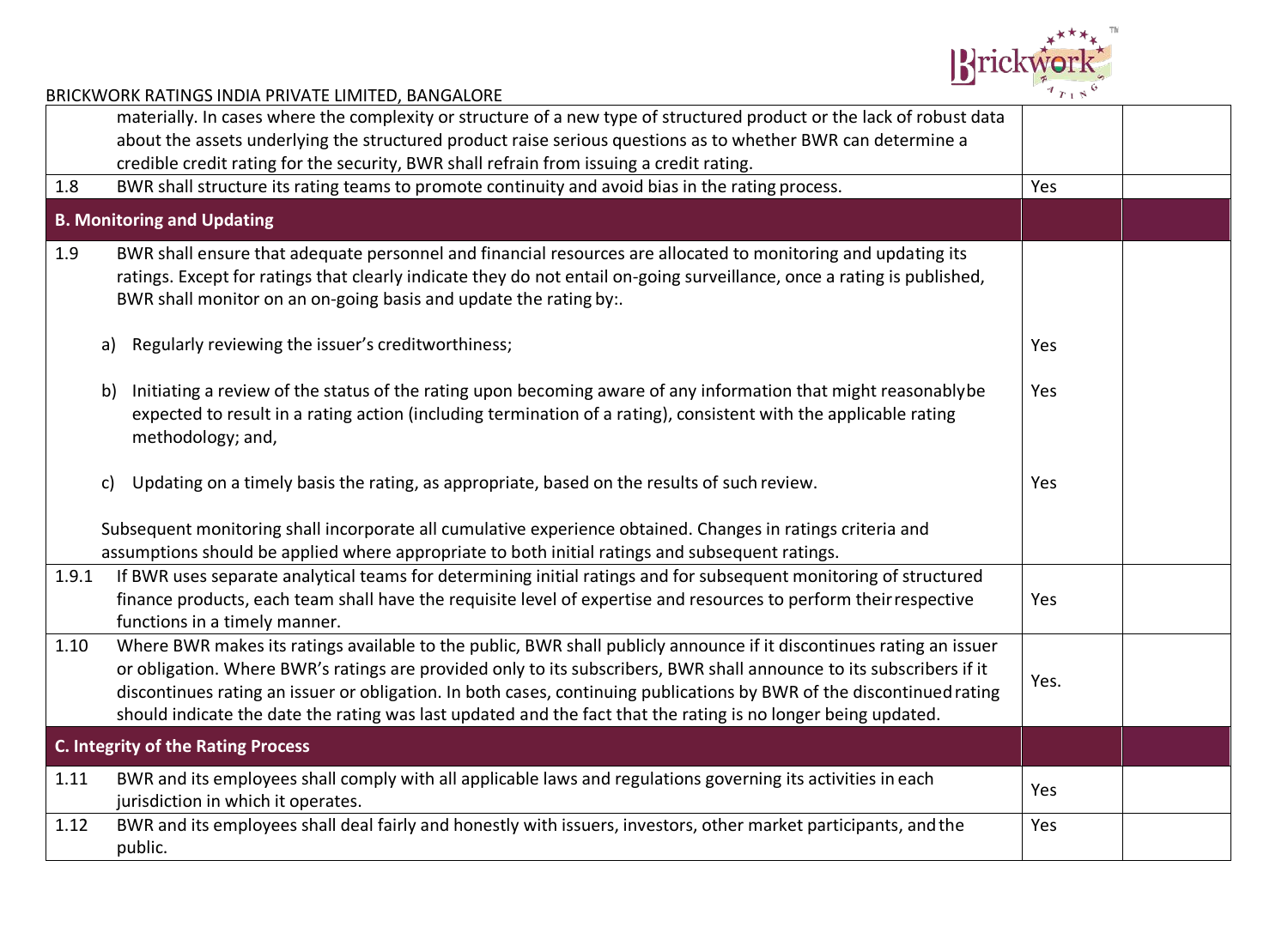

| 1.13                                                                                                                                                   | BWR's analysts shall be held to high standards of integrity and BWR shall not employ individuals with demonstrably<br>compromised integrity.                                                                                                                                                                                                                                                                                                                                                                                                                        | Yes |  |
|--------------------------------------------------------------------------------------------------------------------------------------------------------|---------------------------------------------------------------------------------------------------------------------------------------------------------------------------------------------------------------------------------------------------------------------------------------------------------------------------------------------------------------------------------------------------------------------------------------------------------------------------------------------------------------------------------------------------------------------|-----|--|
| 1.14                                                                                                                                                   | BWR and its employees shall not, either implicitly or explicitly, give any assurance or guarantee of a particular rating<br>prior to a rating assessment. This does not preclude BWR from developing prospective assessments used in<br>structured finance and similar transactions.                                                                                                                                                                                                                                                                                | Yes |  |
| 1.14.1 BWR shall prohibit its analysts from making proposals or recommendations regarding the design of structured<br>finance products that BWR rates. |                                                                                                                                                                                                                                                                                                                                                                                                                                                                                                                                                                     | Yes |  |
| 1.15                                                                                                                                                   | BWR shall specify a person responsible for BWR's and BWR's employees' compliance with the provisions of BWR's<br>code of conduct, and the applicable laws and regulations. This person's reporting lines shall be independent of the<br>rating operations. (At BWR an independent compliance officer is already in charge of the compliance function).                                                                                                                                                                                                              | Yes |  |
| 1.16                                                                                                                                                   | Upon becoming aware that another employee or entity under common control with BWR is or has engagedin<br>conduct that is illegal, unethical or contrary to BWR's code of conduct, a BWR employee shall report such<br>information immediately to the individual in charge of compliance or an officer of BWR, as appropriate, so proper<br>action may be taken.                                                                                                                                                                                                     | Yes |  |
| 2. INDEPENDENCE AND AVOIDANCE OF CONFLICTS OF INTEREST<br>A. General                                                                                   |                                                                                                                                                                                                                                                                                                                                                                                                                                                                                                                                                                     |     |  |
|                                                                                                                                                        |                                                                                                                                                                                                                                                                                                                                                                                                                                                                                                                                                                     |     |  |
| 2.1                                                                                                                                                    | BWR shall not forbear or refrain from taking a rating action based on the potential effect (economic, political, or<br>otherwise) of the action on BWR, an issuer, an investor, or other market participant.                                                                                                                                                                                                                                                                                                                                                        | Yes |  |
| 2.2                                                                                                                                                    | BWR and its analysts shall use care and professional judgment to maintain both the substance and appearance of<br>independence and objectivity.                                                                                                                                                                                                                                                                                                                                                                                                                     | Yes |  |
| 2.3                                                                                                                                                    | The determination of a credit rating should be influenced only by factors relevant to the credit assessment.                                                                                                                                                                                                                                                                                                                                                                                                                                                        | Yes |  |
| 2.4                                                                                                                                                    | The credit rating BWR assigns to an issuer or security shall not be affected by the existence of or potential for a<br>business relationship between BWR (or its affiliates) and the issuer (or its affiliates) or any other party, or the non-<br>existence of such a relationship.                                                                                                                                                                                                                                                                                | Yes |  |
| 2.5                                                                                                                                                    | BWR shall maintain an arm's length relationship between its credit rating activity and any other activity and avoid<br>any conflict of interest. BWR does not have any consulting business that may present a possible conflict of interest.<br>BWR shall ensure that its present ancillary business operations namely Education & Training Services and Research<br>Services, which do not necessarily present conflicts of interest with the rating business, shall have in place<br>procedures and mechanisms, to minimize the likelihood of arise of conflicts. | Yes |  |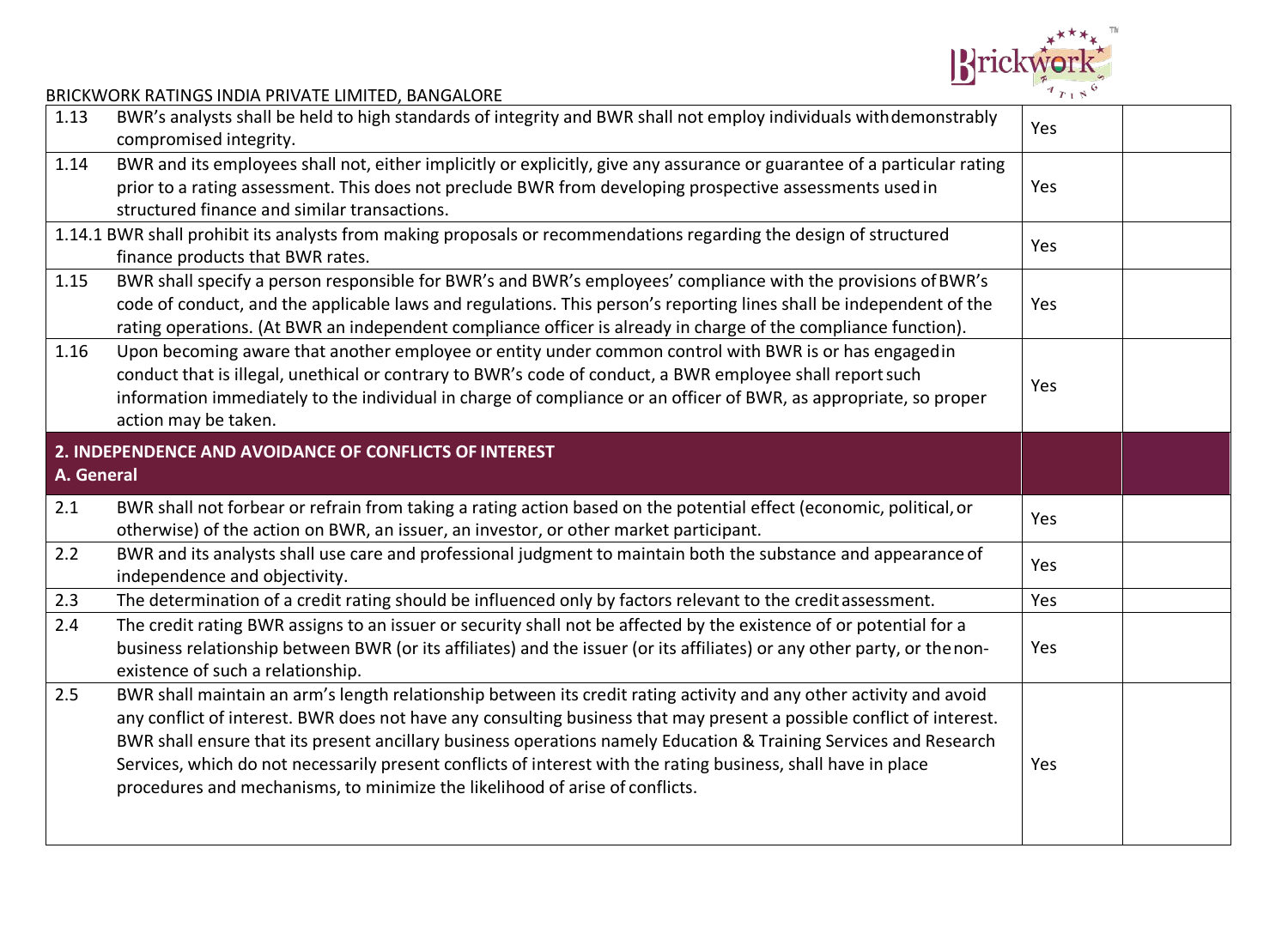

|                                             | <b>B. Procedures and Policies</b>                                                                                                                                                                                                                                                                                                                                                                                                    |      |  |
|---------------------------------------------|--------------------------------------------------------------------------------------------------------------------------------------------------------------------------------------------------------------------------------------------------------------------------------------------------------------------------------------------------------------------------------------------------------------------------------------|------|--|
| 2.6                                         | BWR shall adopt written internal procedures and mechanisms to (1) identify, and (2) eliminate, or manage and<br>disclose, as appropriate, any actual or potential conflicts of interest that may influence the opinions and analyses<br>BWR makes or the judgment and analyses of the individuals BWR employs who have an influence on ratings<br>decisions. BWR shall disclose conflict avoidance and management measures it takes. | Yes  |  |
| 2.7                                         | BWR's disclosures of actual and potential conflicts of interest shall be complete, timely, clear, concise, specificand<br>prominent.                                                                                                                                                                                                                                                                                                 | Yes  |  |
| 2.8                                         | BWR shall disclose the general nature of its compensation arrangements with rated entities.                                                                                                                                                                                                                                                                                                                                          |      |  |
|                                             | a) Where BWR receives from a rated entity compensation unrelated to its ratings service, BWR shall disclose the<br>proportion such non-rating fees constitute against the fees BWR receives from the entity for ratings services.                                                                                                                                                                                                    | Yes  |  |
|                                             | b) BWR shall disclose if it receives 10 % or more of its annual revenue from a single issuer, originator, arranger, client<br>or subscriber (including any affiliates of that issuer, originator, arranger, client or subscriber).                                                                                                                                                                                                   | Yes  |  |
|                                             | c) BWR shall encourage structured finance issuers and originators of structured finance products to publicly disclose                                                                                                                                                                                                                                                                                                                |      |  |
|                                             | all relevant information regarding these products so that investors and other rating agencies can conduct their own<br>analyses independently of BWR contracted by the issuers and/or originators to provide a rating.                                                                                                                                                                                                               | Yes. |  |
| 2.9                                         | BWR and its employees shall not engage in any securities or derivatives trading presenting conflicts of interest with<br><b>BWR's rating activities</b>                                                                                                                                                                                                                                                                              | Yes  |  |
| 2.10                                        | In instances where rated entities (e.g., Governments) have, or are simultaneously pursuing, oversight functions<br>related to BWR, BWR shall use different employees to conduct its rating actions than those employees involved in its<br>oversight issues.                                                                                                                                                                         | Yes  |  |
| <b>C. Analyst and Employee Independence</b> |                                                                                                                                                                                                                                                                                                                                                                                                                                      |      |  |
| 2.11                                        | BWR shall structure reporting lines for its employees, compensation arrangements and periodic reviews thereof to<br>eliminate or effectively manage actual and potential conflicts of interest and to ensure that the policies and<br>practices relating thereto do not compromise the objectivity of the rating process.                                                                                                            |      |  |
|                                             | BWR's code of conduct shall also state that a BWR analyst will not be compensated or evaluated on the basis of<br>a)<br>the amount of revenue that BWR derives from issuers that the analyst rates or with which the analyst regularly<br>interacts.                                                                                                                                                                                 | Yes  |  |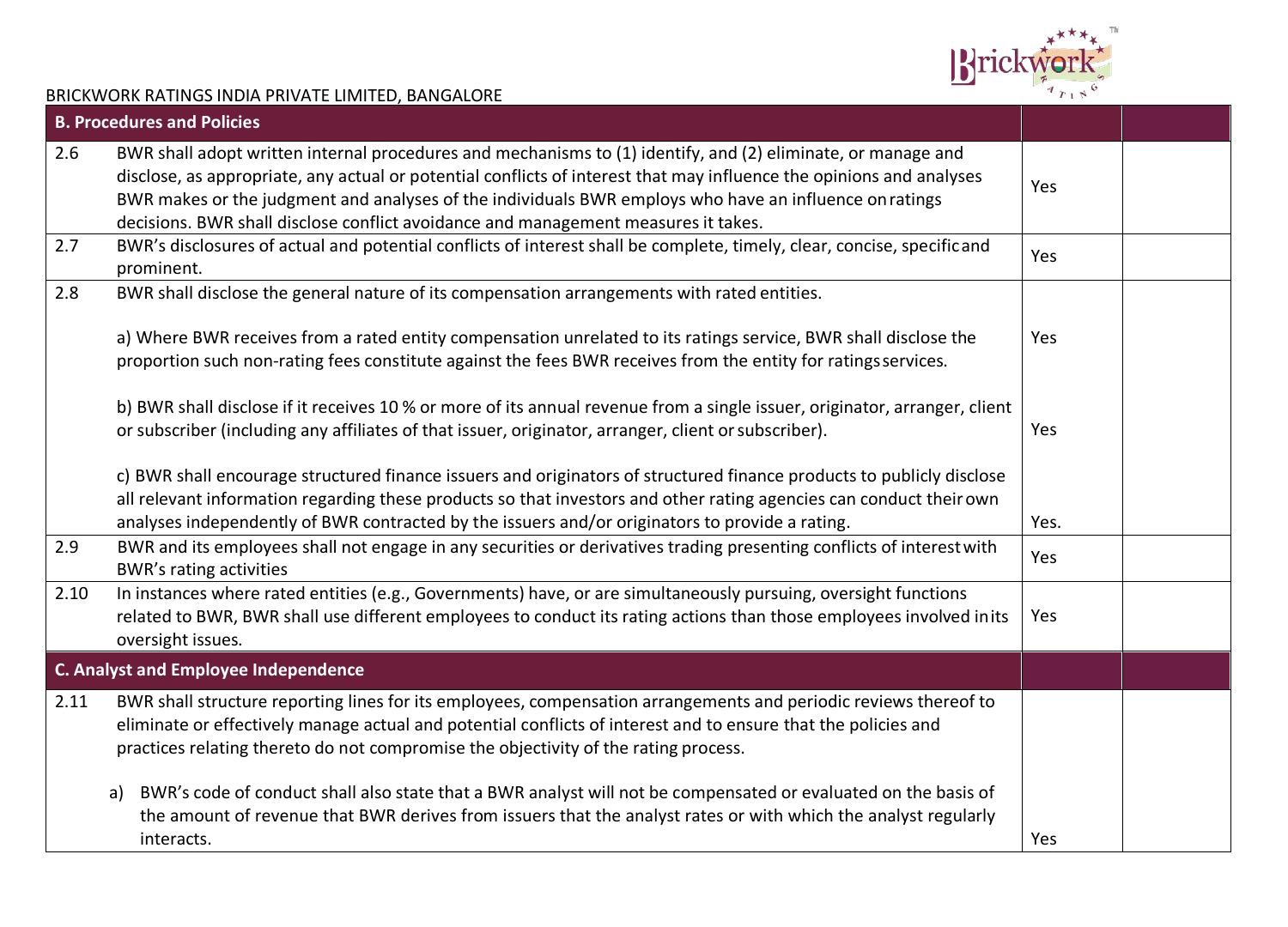

T

٦

|      | BWR shall conduct formal and periodic review of compensation policies and practices for analysts and other<br>b)                                                                                                                                                                                                                                                                                                           |     |  |
|------|----------------------------------------------------------------------------------------------------------------------------------------------------------------------------------------------------------------------------------------------------------------------------------------------------------------------------------------------------------------------------------------------------------------------------|-----|--|
|      | employees to ensure that the policies and practices do not compromise the objectivity of the rating process.                                                                                                                                                                                                                                                                                                               | Yes |  |
| 2.12 | BWR shall not have employees who are directly involved in the rating process initiate, or participate in, discussions<br>regarding fees or payments with any entity they rate.                                                                                                                                                                                                                                             | Yes |  |
| 2.13 | No employee of BWR shall participate in or otherwise influence the determination of the rating of any particular<br>entity or obligation if the employee:                                                                                                                                                                                                                                                                  |     |  |
| а.   | Owns securities or derivatives of the rated entity, other than holdings in diversified collective investment schemes<br>/mutual fund units;                                                                                                                                                                                                                                                                                | Yes |  |
|      | b. Owns securities or derivatives of any entity related to a rated entity, the ownership of which may cause or may be<br>perceived as causing a conflict of interest, other than holdings in diversified collective investment schemes / mutual<br>fund units;                                                                                                                                                             | Yes |  |
| c.   | Has had a recent employment or other significant business relationship with the rated entity that may cause or may<br>be perceived as causing a conflict of interest;                                                                                                                                                                                                                                                      | Yes |  |
| d.   | Has an immediate relation (i.e., a spouse, parent, child, or sibling) who currently works for the rated entity; or                                                                                                                                                                                                                                                                                                         | Yes |  |
| e.   | Has, or had, any other relationship with the rated entity or any related entity thereof that may cause or may be<br>perceived as causing a conflict of interest.                                                                                                                                                                                                                                                           | Yes |  |
| 2.14 | BWR's analysts and anyone involved in the rating process (or their spouse or minor children) shall not buy or sell or<br>engage in any transaction in any security or derivative based on a security issued, guaranteed, or otherwise<br>supported by any entity within such analyst's area of primary analytical responsibility, other than holdings in<br>diversified collective investment schemes / mutual fund units. | Yes |  |
| 2.15 | BWR's employees shall not use the company's property for personal gain nor will solicit nor accept money, giftsor<br>other benefits which are not customary in the normal social intercourse.                                                                                                                                                                                                                              | Yes |  |
| 2.16 | Any analyst of BWR who becomes involved in any personal relationship that creates the potential for any real or<br>apparent conflict of interest (including, for example, any personal relationship with an employee of a rated entity or<br>agent of such entity within his or her area of analytic responsibility), shall be required to disclose such relationship to<br>the Compliance Officer.                        | Yes |  |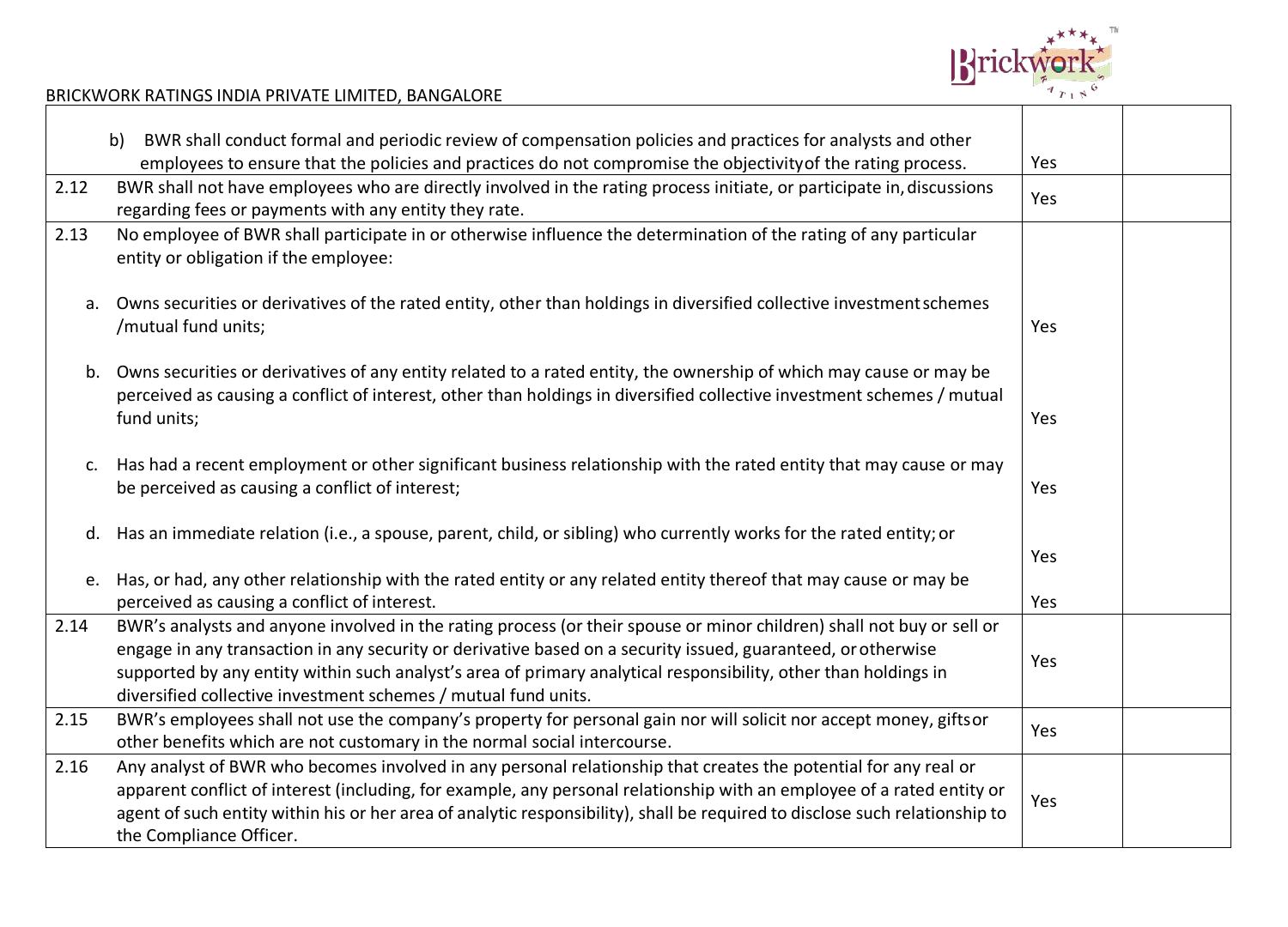

| 2.17 | If an analyst is leaving BWR, he shall be required to inform whether he is joining a client or any of his allied entities<br>which has been analysed / rated by him in the last 6 months. In such an event a critical review of the workhandled<br>by the analyst would be taken up immediately and findings there of shall be presented to the rating committee.                                                                                                                | Yes |  |
|------|----------------------------------------------------------------------------------------------------------------------------------------------------------------------------------------------------------------------------------------------------------------------------------------------------------------------------------------------------------------------------------------------------------------------------------------------------------------------------------|-----|--|
|      | 3. RESPONSIBILITIES TO THE INVESTING PUBLIC AND ISSUERS                                                                                                                                                                                                                                                                                                                                                                                                                          |     |  |
|      | A. Transparency and Timeliness of Ratings Disclosure                                                                                                                                                                                                                                                                                                                                                                                                                             |     |  |
| 3.1  | BWR shall convey in a timely manner its rating decisions regarding the entities and securities it rates andshall<br>publicly disclose its policies for conveying ratings, reviews and updates.                                                                                                                                                                                                                                                                                   | Yes |  |
| 3.2  | BWR shall publicly disclose its policies for assigning / conveying ratings, reports and updates.                                                                                                                                                                                                                                                                                                                                                                                 | Yes |  |
| 3.3  | BWR shall indicate with each of its ratings when the rating was last updated and the methodology adopted for<br>rating.                                                                                                                                                                                                                                                                                                                                                          | Yes |  |
| 3.4  | Except for "private ratings" provided only to the issuer, BWR shall disclose to the public, on a non-selective basis and<br>free of charge, any rating regarding publicly issued securities, or public issuers themselves, as well as any<br>subsequent decisions to discontinue such a rating, if the rating action is based in whole or in part on materialnon-<br>public information.                                                                                         | Yes |  |
| 3.5  | BWR shall give sufficient information about its procedures, methodologies and assumptions including financial<br>statement adjustments that deviate materially from those contained in the issuer's published financial statements<br>so that outside parties can understand how a rating was arrived at by BWR. BWR shall give the meaning of each<br>rating category and the definition of default or recovery, and the time horizon it used when making a rating<br>decision. | Yes |  |
| a)   | Where BWR rates a structured finance product, it shall provide investors and/or subscribers with sufficient<br>information about its loss and cash-flow analysis so that the investor is well informed.                                                                                                                                                                                                                                                                          | Yes |  |
| b)   | BWR shall differentiate ratings of structured finance products from traditional corporate bond ratings through a<br>different rating symbology and shall also disclose how this differentiation functions. It shall clearly define a given<br>rating symbol and apply it in a consistent manner.                                                                                                                                                                                 | Yes |  |
| C)   | BWR shall assist investors in developing a greater understanding of what a credit rating is, and the limits to which                                                                                                                                                                                                                                                                                                                                                             |     |  |
|      | credit ratings can be put to use vis-à-vis a particular type of financial product that BWR rates. BWR shall clearly<br>indicate the attributes and limitations of each credit opinion and the limits to which BWR verifies information<br>provided to it by the issuer or originator of a rated security.                                                                                                                                                                        | Yes |  |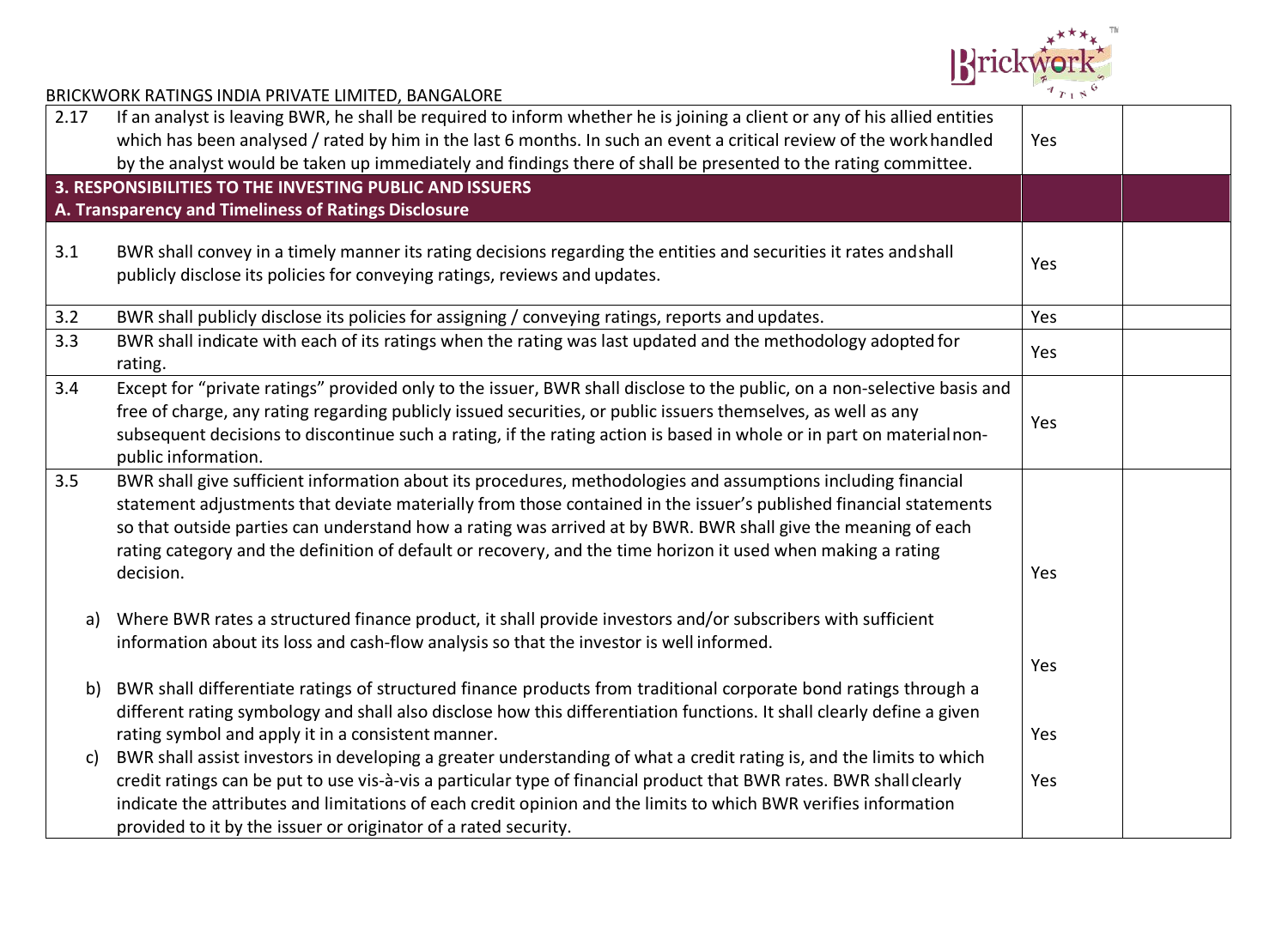

| 3.6<br>When issuing or revising a rating, BWR shall explain in its press releases and reports the key elements underlying the<br>Yes<br>rating opinion.                                                                                                                                                                                                                                                                                                                                                                                                                                                                                                                                                                                                                 |            |
|-------------------------------------------------------------------------------------------------------------------------------------------------------------------------------------------------------------------------------------------------------------------------------------------------------------------------------------------------------------------------------------------------------------------------------------------------------------------------------------------------------------------------------------------------------------------------------------------------------------------------------------------------------------------------------------------------------------------------------------------------------------------------|------------|
|                                                                                                                                                                                                                                                                                                                                                                                                                                                                                                                                                                                                                                                                                                                                                                         |            |
| 3.7<br>Where feasible and appropriate, prior to issuing or revising a rating, BWR shall inform the issuer of the critical<br>information and principal considerations upon which a rating will be based and afford the issuer an opportunity to<br>clarify any likely factual misperceptions or other matters that BWR would wish to be made aware of in order to<br>produce an accurate rating. BWR shall duly evaluate the response. Where in particular circumstances, BWR has not<br>informed the issuer prior to issuing or revising a rating, it shall inform the issuer as soon as practical thereafter and,<br>generally, shall explain the reason for the delay.                                                                                               | <b>Yes</b> |
| In order to promote transparency and to enable the market to best judge the performance of the ratings, BWR,<br>3.8<br>where possible, shall publish sufficient information about the historical default rates of BWR rating categories and<br>whether the default rates of these categories have changed over time, so that interested parties can understand the<br>historical performance of each category and if and how rating categories have changed, and be able to draw quality<br>comparisons among ratings given by different rating agencies. If the nature of the rating or other circumstances<br>make a historical default rate inappropriate, statistically invalid, or otherwise likely to mislead the users of the<br>rating, BWR shall explain this. | Yes        |
| For each rating, BWR shall disclose whether the issuer participated in the rating process. Each rating not initiated at<br>3.9<br>the request of the issuer shall be identified as such. BWR shall also disclose its policies and procedures regarding<br>unsolicited ratings.                                                                                                                                                                                                                                                                                                                                                                                                                                                                                          | Yes        |
| BWR shall fully and publicly disclose any material modification to its methodologies and significant practices,<br>3.10<br>procedures, and processes.                                                                                                                                                                                                                                                                                                                                                                                                                                                                                                                                                                                                                   | Yes        |
| <b>B. The Treatment of Confidential Information</b>                                                                                                                                                                                                                                                                                                                                                                                                                                                                                                                                                                                                                                                                                                                     |            |
| BWR shall adopt procedures and mechanisms to protect the confidential nature of information shared with them by<br>3.11<br>the issuers and use them only for the purpose specified. BWR and its employees shall not disclose or use the<br>information otherwise, unless it is specifically permitted and is consistent with applicable laws or regulations.                                                                                                                                                                                                                                                                                                                                                                                                            | Yes        |
| BWR shall use confidential information only for purposes related to its rating activities.<br>3.12                                                                                                                                                                                                                                                                                                                                                                                                                                                                                                                                                                                                                                                                      | Yes        |
| 3.13<br>BWR employees shall take all reasonable measures to protect all property and records belonging to or inpossession<br>of BWR from fraud, theft or misuse.                                                                                                                                                                                                                                                                                                                                                                                                                                                                                                                                                                                                        | Yes        |
| 3.14<br>BWR employees shall not engage in transactions in securities when they possess confidential information<br>concerning the issuer of such security.                                                                                                                                                                                                                                                                                                                                                                                                                                                                                                                                                                                                              | Yes        |
| 3.15<br>In preservation of confidential information, BWR employees shall familiarize themselves with the internal securities<br>trading policies maintained by BWR, and certify their compliance every quarter of the financial year to the<br>Compliance Officer.                                                                                                                                                                                                                                                                                                                                                                                                                                                                                                      | Yes        |